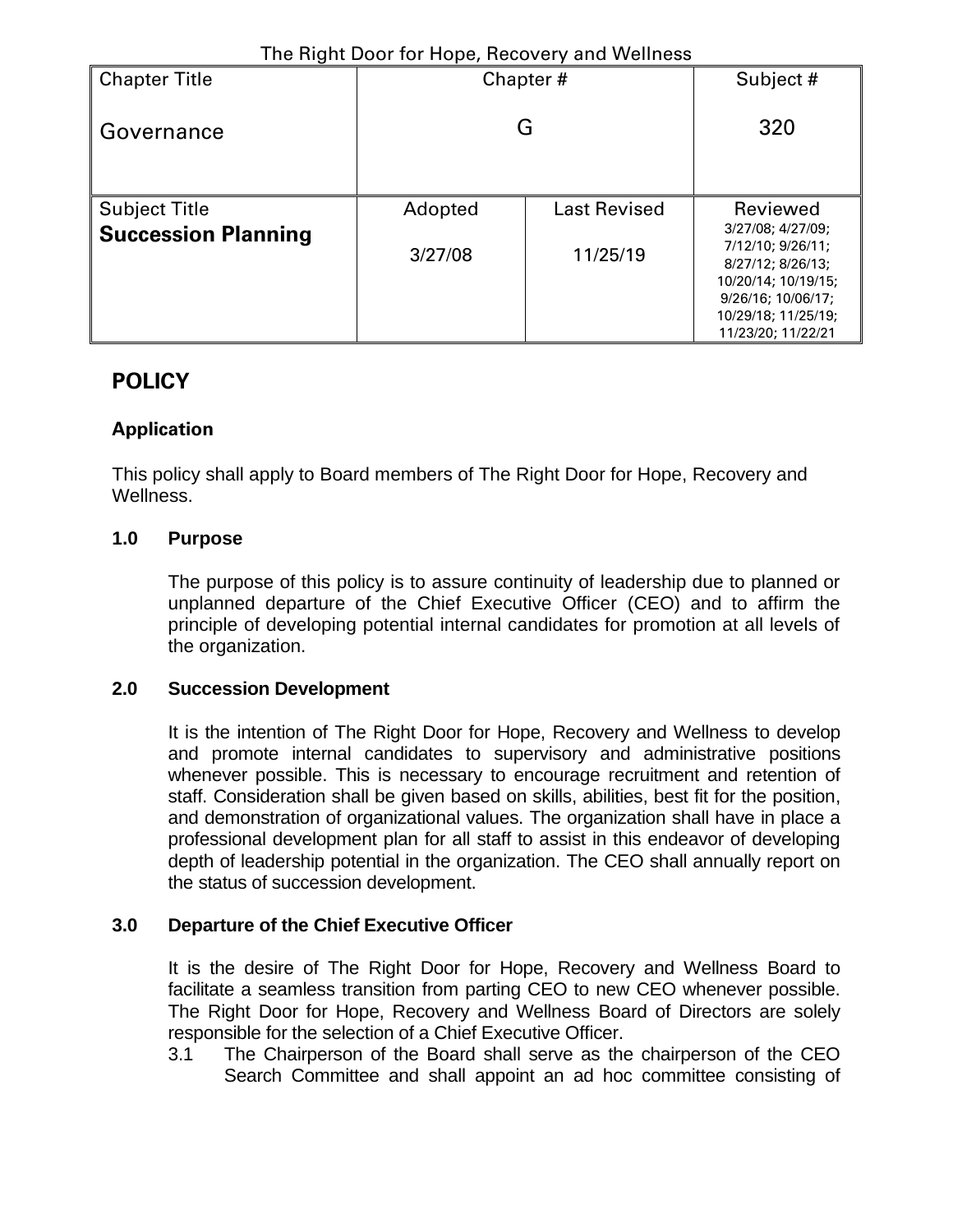| <b>Chapter Title</b>       | Chapter# | Subject #           |                                                                                                                                                       |
|----------------------------|----------|---------------------|-------------------------------------------------------------------------------------------------------------------------------------------------------|
| Governance                 | G        | 320                 |                                                                                                                                                       |
| <b>Subject Title</b>       | Adopted  | <b>Last Revised</b> | Reviewed                                                                                                                                              |
| <b>Succession Planning</b> | 3/27/08  | 11/25/19            | 3/27/08; 4/27/09;<br>7/12/10; 9/26/11;<br>8/27/12: 8/26/13:<br>10/20/14; 10/19/15;<br>9/26/16; 10/06/17;<br>10/29/18; 11/25/19;<br>11/23/20; 11/22/21 |

selected Board Members, staff, person served representatives, and other stakeholders.

- 3.2 The committee will design a recruitment and screening process based primarily on the most recent Board approved job description for the Chief Executive Officer.
- 3.3 Final CEO candidates shall be recommended by the search committee to the full Board for comprehensive interviews and selection based on current and emerging needs of the organization.

## **4.0 Appointment of Interim Chief Executive Officer**

In the event of the premature departure or extended absence (30 days) of the Chief Executive Officer the Board shall appoint an interim CEO for a specific period of time documented in a letter to the interim CEO.

- 4.1 The interim CEO shall be a current internal agency administrator.
	- 4.1.1 A list of potential internal interim CEO candidates shall be provided to the Board annually.
	- 4.1.2 The interim CEO may or may not be a candidate for the permanent CEO position and the appointment to interim CEO shall not implicitly or explicitly imply a permanent appointment.
- 4.2 A temporary salary adjustment shall be made, in the amount of 20% above that administrator's current base pay, while the administrator is serving in the role of the Interim CEO.
- 4.3 The interim CEO shall retain responsibility for their current position and job duties as well as the responsibility of interim CEO.
- 4.4 During their tenure as interim CEO the interim CEO may not hire, terminate, contract with, or promote any internal or external person without formal approval of the Board.

### **References**

CARF Standards, Section: Governance Mental Health Code 330.1226